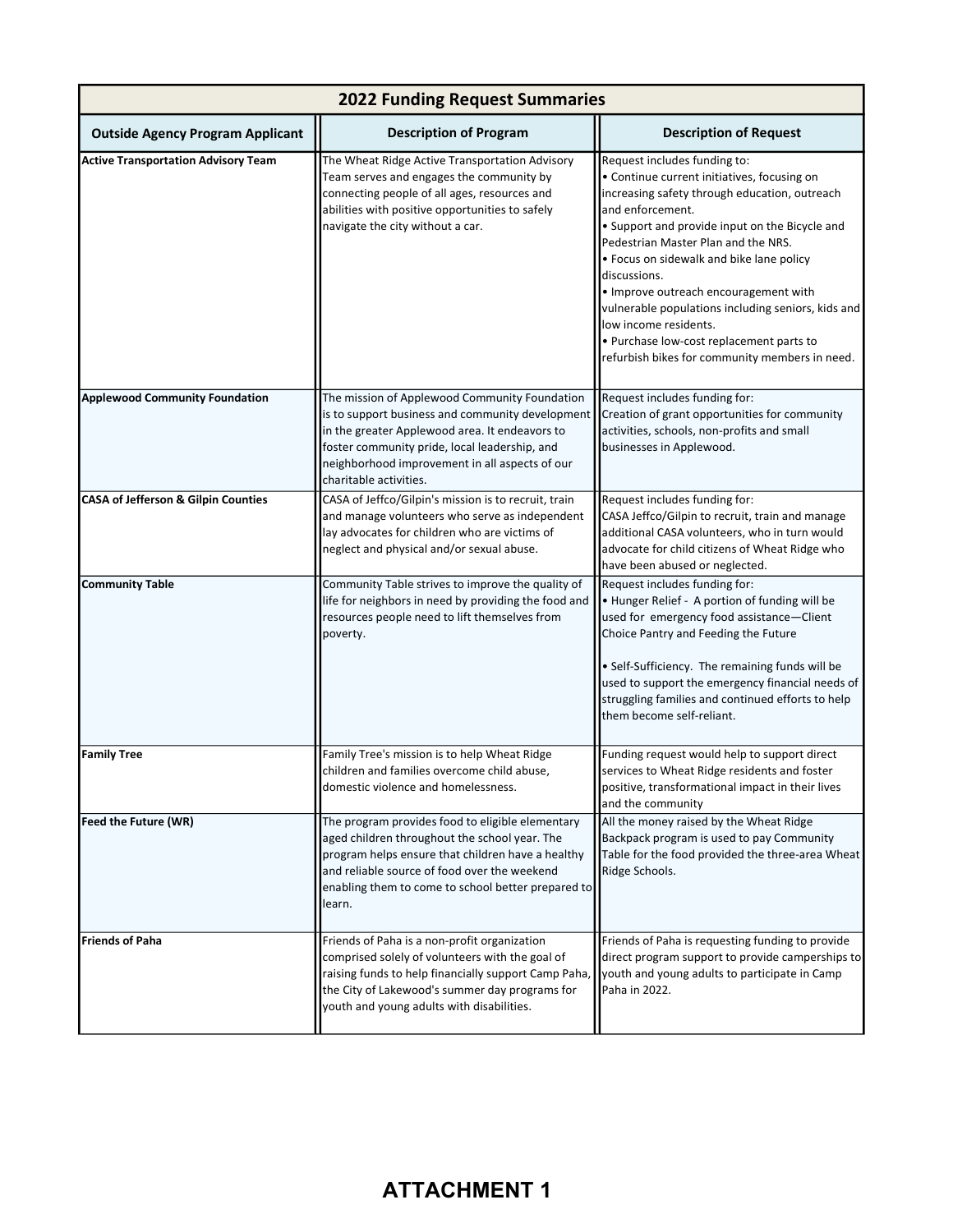| Institute for Environmental Solutions (IES) | IES tackles problems such as climate change,<br>community health, ozone air pollution, and<br>contaminants from pharmaceuticals and personal<br>care products in waterways. IES designs and<br>implements scientifically proven strategies to solve<br>Colorado's most pressing environmental problems.                                                                                                                                                                                                                                                                                                                  | Funds would be used to plan and implement the<br>Creekside Restoration Project along the Wheat<br>Ridge Greebeld. IES will collaborate with Wheat<br>Ridge Parks and Recreation District and<br>Kullerstrand Elementary School to complete the<br>project.<br>Support from the Wheat Ridge Outside Agency<br>Fund will pay for the educational personnel and<br>supplies to develop and implement two<br>workshops, two planting days, and the summer<br>maintenance program.                                                                                                                                                     |
|---------------------------------------------|--------------------------------------------------------------------------------------------------------------------------------------------------------------------------------------------------------------------------------------------------------------------------------------------------------------------------------------------------------------------------------------------------------------------------------------------------------------------------------------------------------------------------------------------------------------------------------------------------------------------------|-----------------------------------------------------------------------------------------------------------------------------------------------------------------------------------------------------------------------------------------------------------------------------------------------------------------------------------------------------------------------------------------------------------------------------------------------------------------------------------------------------------------------------------------------------------------------------------------------------------------------------------|
| Jefferson Center for Mental Health          | Jefferson Center provides a variety of outpatient<br>programming for both groups and individuals; has<br>established a presence in primary care offices<br>across the area to offer integrate<br>primary/behavioral healthcare; offers essential case<br>management and public resource navigation<br>services; and delivers effective substance use and<br>withdrawal management services to the area.                                                                                                                                                                                                                  | Requested funding would be used specifically to<br>support the 0.5 counseling position at<br>Kullerstrand Elementary. Approximately 200<br>students enrolled at Kullerstrand Elementary<br>School will have continued access to mental<br>health services, something that has emerged as<br>especially critical due to the psychological toll of<br>the COVID-19 pandemic on individuals<br>nationwide, including youth. (Everitt and Stevens<br>are bigger schools with higher enrollment and<br>more funding available to support counseling<br>services).                                                                      |
| Jefferson County Library Foundation         | Jefferson County Library Foundation (JCLF) provides<br>critical support to Jefferson County Public Library<br>(JCPL), expanding free programs and services to all<br>Jefferson County residents. Through public<br>outreach, advocacy and fundraising JCLF<br>strengthens JCPL and promotes greater awareness<br>of its valuable resources and services, helping JCPL<br>ensure free and equal access to information and<br>great literature to all Jeffco residents.                                                                                                                                                    | Requested funds would be used to benefit elderly<br>and/or homebound adults through a photography<br>project. The library will distribute disposable<br>cameras to seniors at the library, through<br>connections at the Senior Resource Center, and to<br>senior homes in the city of Wheat Ridge. The<br>library will use its own resources to host a<br>photography lecture at the Wheat Ridge Library<br>to drum up interest and to give photography<br>pointers. Seniors will be encouraged to fill up the<br>disposable camera roll with photos of their<br>choice, whatever resonates with them through<br>the viewfinder. |
| Jewish Family Services                      | JFS helps seniors maintain a high quality of life,<br>provides quality mental health counseling to<br>children and adults, offers training and job<br>placement to people with significant barriers to<br>employment, and provides food and financial aid to<br>individuals and families in crisis.                                                                                                                                                                                                                                                                                                                      | Requested funding would be used to support the<br>vital services that ensure the health, safety, and<br>welfare of older adult residents of Wheat Ridge.<br>ACC care managers offer information about,<br>referrals to, and assistance connecting with<br>community resources designed to help older<br>adult residents in Wheat Ridge maintain their<br>independence and quality of life.                                                                                                                                                                                                                                        |
| <b>Outdoor Lab Foundation</b>               | The OLS aims to develop stewardship of self,<br>community and environment. It builds social<br>cohesion among Wheat Ridge students by teaching<br>and focusing on I CARE core values-Integrity,<br>Commitment, Awareness, Respect, Empathy. OLS<br>also improves students' physical health, health<br>literacy and emotional well-being through physical<br>activity, self-care and healthy eating, and offers a<br>24-hour clinic led by a registered nurse. Finally,<br>through its programs, the OLS is increasing<br>students' passion and knowledge of STEM through<br>daily activities in the natural environment. | The requested funding would support OLF in<br>ensuring that all students have the opportunity to<br>participate in programming, regardless of their<br>ability to pay. Funding will be used to offset<br>program costs for Everitt Middle School students<br>qualifying for free and reduced-priced lunch<br>$(67%)$ .                                                                                                                                                                                                                                                                                                            |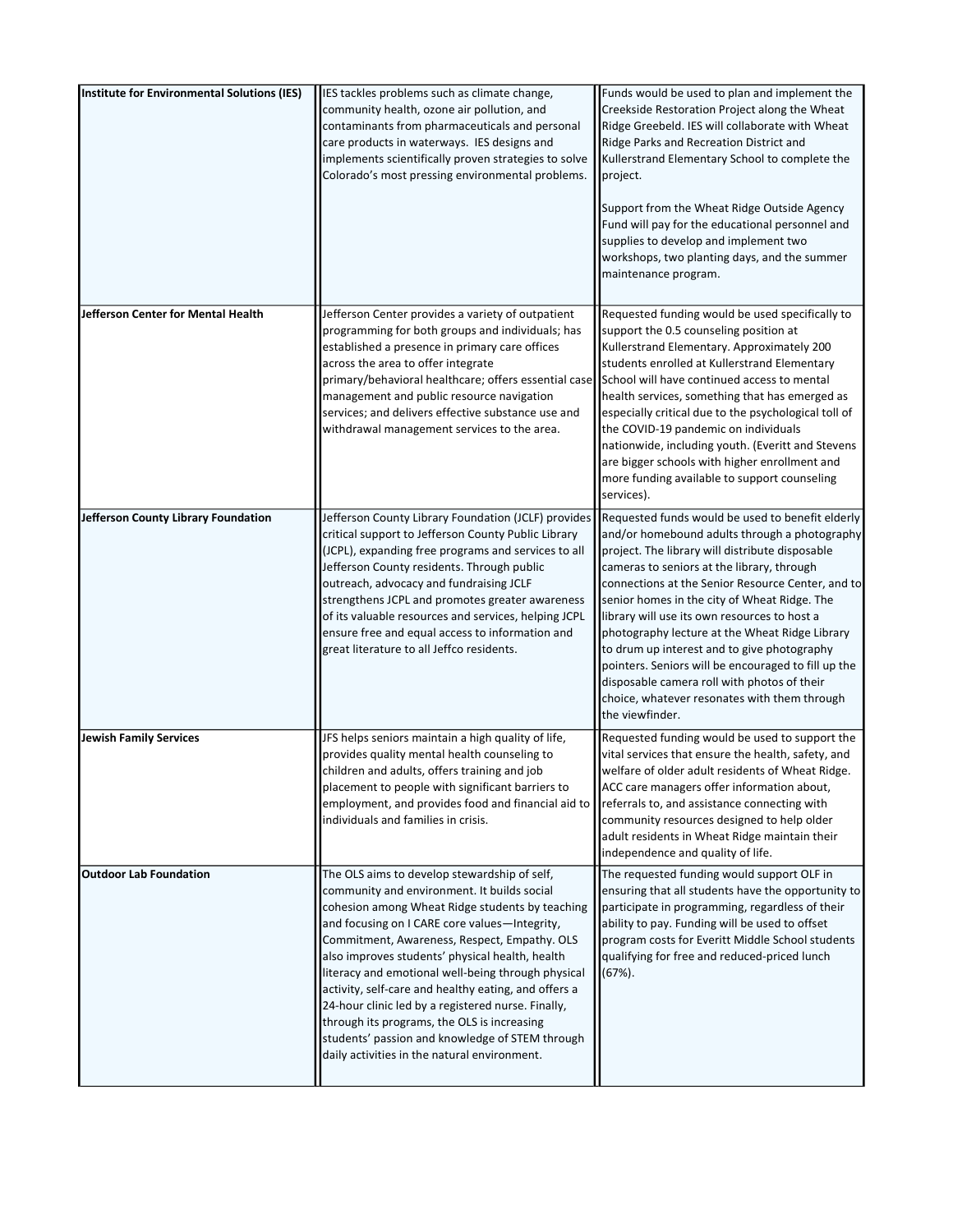| <b>Regional Air Quality Council</b> | The RAQC's program help ensure that residents can<br>enjoy the beautiful outdoors of Colorado by<br>maintaining federal health standards for pollutants.                                                                                                                                                                                                         | The RAQC uses the funding from its local<br>government partners to implement air quality<br>programs and to match federal grants that<br>provide programs which allows the RAQC to<br>provide services to Wheat Ridge and the nine-<br>county Denver metro/North Front Range area<br>including: Ozone State Implementation Plan work<br>(compliance with federal air quality standards),<br>Fuels and Motor Vehicle Work, Charge Ahead<br>Colorado, Governor's ALT Fuels Program, Clean<br>Air Fleets Program, Outreach and Public<br>Education, Simple Steps. Better Air, Public alerts<br>regarding high ozone days to citizens, Mow Down<br>Pollution Residential Lawn Mower Exchange<br>Program, Mow Down Pollution Commercial<br>Program, Voluntary Optical Gas Imaging Camera<br>Loan Program, Transportation/Air Quality<br>Planning and Coordination work, Local<br>Government Assistance. |
|-------------------------------------|------------------------------------------------------------------------------------------------------------------------------------------------------------------------------------------------------------------------------------------------------------------------------------------------------------------------------------------------------------------|----------------------------------------------------------------------------------------------------------------------------------------------------------------------------------------------------------------------------------------------------------------------------------------------------------------------------------------------------------------------------------------------------------------------------------------------------------------------------------------------------------------------------------------------------------------------------------------------------------------------------------------------------------------------------------------------------------------------------------------------------------------------------------------------------------------------------------------------------------------------------------------------------|
| <b>Robbie's Hope Foundation</b>     | This nonprofit organization gives teens an outlet<br>and a platform to voice their opinions on their own<br>mental health and giving adults a way to support<br>their children.                                                                                                                                                                                  | Robbie's Hope is looking for funding to offset the<br>printing costs of the free mental health resource,<br>the Adult Handbook. This handbook is a guide of<br>the two-way conversation of mental health<br>between a teen and their trusted adult to drive a<br>much-needed exchange.                                                                                                                                                                                                                                                                                                                                                                                                                                                                                                                                                                                                             |
| Seniors' Resource Center            | The Seniors' Resource Center is dedicated to<br>enhancing the independence, dignity and quality of<br>life for seniors in the Metro Denver Area and<br>surrounding communities.<br>Services include transportation, in home care and<br>adult daytime programs which provide life<br>enriching activities and support both older adults<br>and their caregivers. | The funding request would be used to support its<br>Community and In-home Care Services, and Adult<br>Day and Respite Services. Requested funds are<br>needed to pay essential program and operating<br>expenses, and other overhead expenses that<br>allow SRC to provide direct services for older<br>adults.                                                                                                                                                                                                                                                                                                                                                                                                                                                                                                                                                                                    |
| <b>Sunshine Home Share</b>          | Sunshine promotes aging in place through a safe,<br>care-managed, home-sharing model that generates<br>income and assistance for seniors while accessing<br>untapped affordable housing for home seekers.                                                                                                                                                        | The requested funding would support a portion of<br>the cost of the Executive Director/Program<br>Manager positions for one year. These roles<br>provide organizational development and client<br>services.                                                                                                                                                                                                                                                                                                                                                                                                                                                                                                                                                                                                                                                                                        |
| <b>The Action Center</b>            | The Action Center's mission is to provide an<br>immediate response to basic human needs and<br>promote pathways to self-sufficiency through a<br>variety of client services. With the assistance of a<br>dedicated staff and volunteer case management<br>team, participant's needs are addressed and met.                                                       | The requested funding would go toward the<br>operational costs of running the:<br>• Food Rescue/Grocery - The grocery is designed<br>with a Client Choice model where our neighbors<br>can select a five-day food supply up to nine times<br>per year, choosing from a variety of nutritious<br>foods including fruits, vegetables, grains, meats<br>and other proteins, and dairy items, along with<br>dried and canned goods.<br>• School Supply Distribution programs - Involves<br>the distribution of grade-appropriate backpacks<br>of supplies to as many students as possible.                                                                                                                                                                                                                                                                                                             |